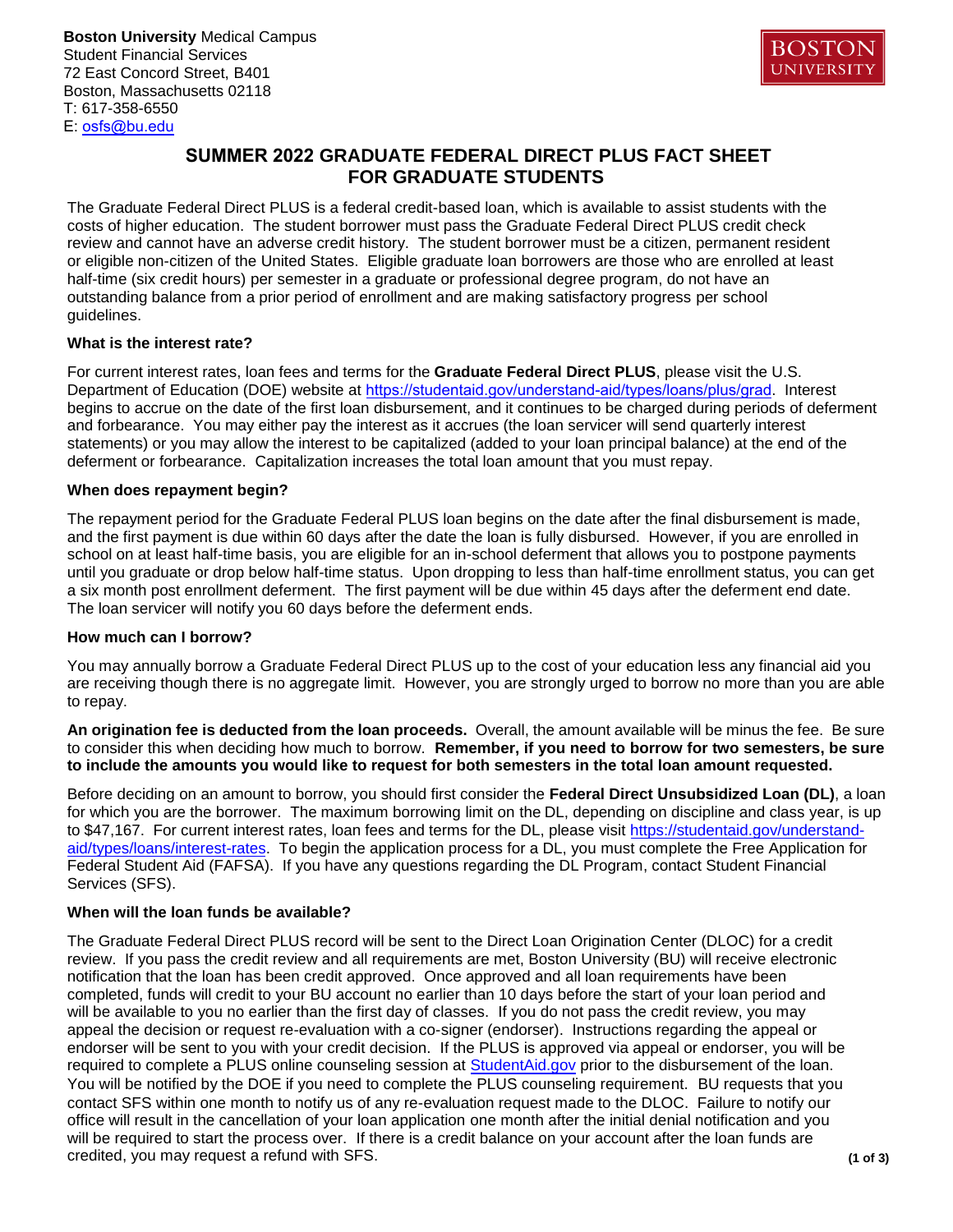## **How do I apply?**

In order to review eligibility, please note that there are FOUR steps.

- 1) Complete a FAFSA at [StudentAid.gov/h/apply-for-aid/fafsa](https://studentaid.gov/h/apply-for-aid/fafsa) listing BU and using Federal School Code Number 002130. The Federal Student Aid Program will process your FAFSA and forward your data to BU. After your FAFSA has been processed, you will receive a Student Aid Report (SAR) from the U.S. Department of Education (ED). You should review this report for additional information regarding your aid eligibility, and make any corrections if necessary.
- 2) Complete the Graduate Federal Direct PLUS Request Form on page 3 to authorize ED to perform a credit review. The form may be submitted [via email, based on your school/college of enrollment.](https://www.bumc.bu.edu/osfs/contact-us/)
- 3) All first-time borrowers or borrowers who borrowed with an endorser in 2021-2022 must complete the Graduate Federal Direct PLUS Master Promissory Note (MPN) at [StudentAid.gov.](https://studentaid.gov/) All other borrowers will not need to complete the MPN. The borrower will be required to use their FSA ID, which is made up of a username and password. If you do not already have a FSA ID, you can create one when logging into [StudentAid.gov.](https://studentaid.gov/) It may take one to three business days to obtain the [FSA ID.](https://studentaid.gov/) The Graduate Federal Direct PLUS cannot be used in the settlement of the student account until the promissory note has been completed.
- 4) Borrowers must complete entrance counseling, which can be done at [StudentAid.gov,](https://studentaid.gov/) for the Graduate Federal Direct PLUS. Entrance counseling must be completed before loan eligibility can be finalized and before funds can be disbursed to Boston University. Special loan counseling is required for any student who has an adverse credit history but qualifies for the Graduate PLUS loan through the reconsideration process or by obtaining an endorser for the loan. The loan counseling requirement must be completed online at [StudentAid.gov](http://www.studentloans.gov/). The student will be notified by the DOE if the student needs to complete special loan counseling.

Students must apply for the Graduate Federal Direct PLUS as well as complete the MPN at least three weeks before the end of the academic period. Federal legislation prohibits Boston University from certifying a federal loan after the academic period has ended.

**Failure to complete the MPN before the end of the loan period will result in cancellation of the loan.**

# **(PLEASE KEEP THESE INSTRUCTION PAGES FOR YOUR REFERENCE.)**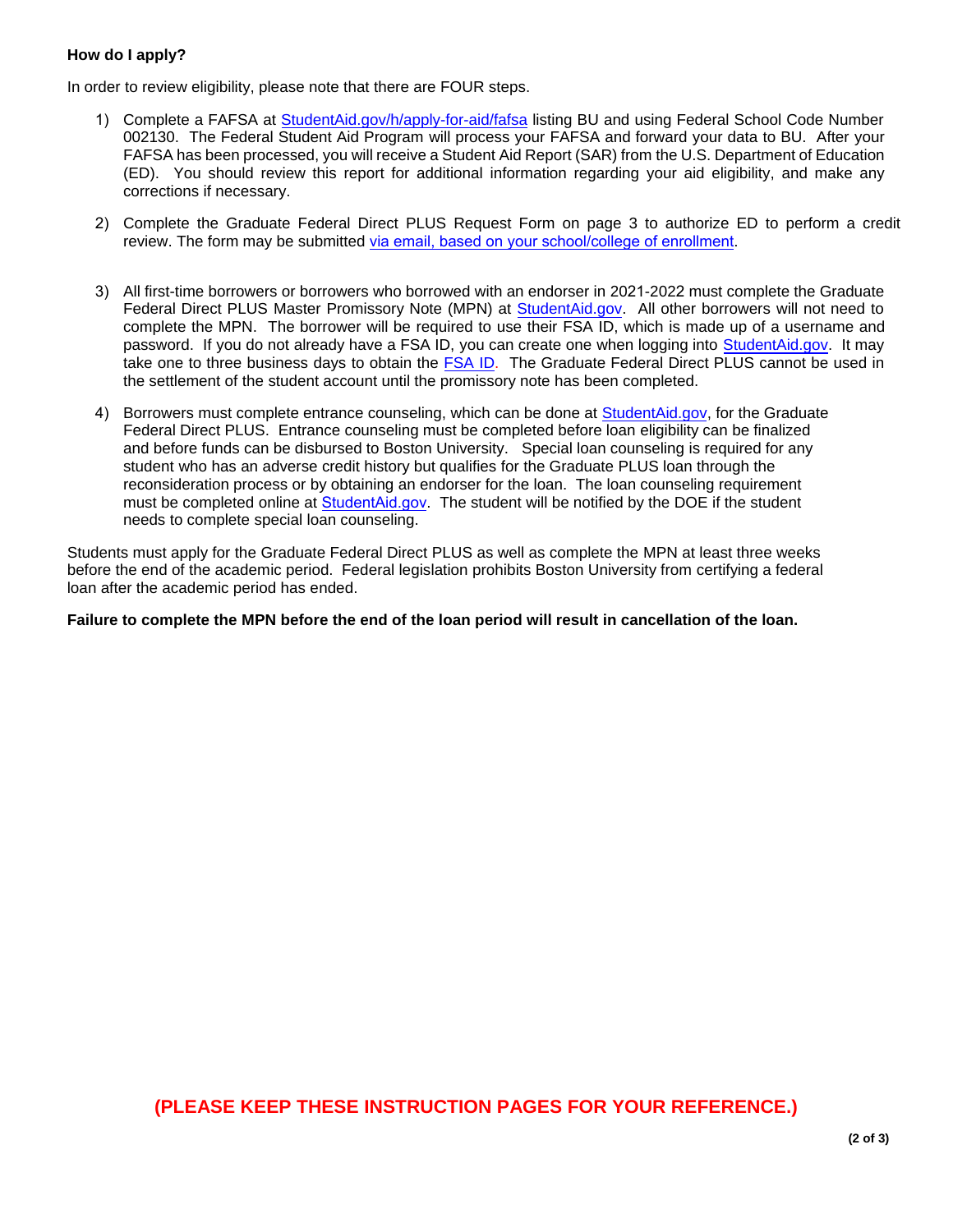# **Boston University Medical Campus Student Financial Services**

# **Graduate Federal Direct PLUS (Summer 2022 Request Form)**

### **(Please Print)**

I, the **student borrower**, authorize the U.S. Department of Education to check my credit history for the purpose of determining my eligibility for the Graduate Federal PLUS loan for Summer 2022 and to report information about my loan eligibility to persons and organizations permitted by law to receive that information. I understand that I will be notified via email of the results of the credit review with respect to my loan application.

**Default Certification:** If you are in default of any loan received under the Direct Loan, the Federal Family Education Loan or the Federal Perkins Loan (including the National Direct Student Loans) Programs, you are not eligible to receive a Graduate PLUS Loan unless you have made satisfactory repayment arrangements with the loan holder to repay the amount owed. Check the box below to certify that you meet this requirement.

 $\Box$  I am not in default on a loan received under the programs listed above, or if I am in default, I have made satisfactory arrangements with the loan holder to repay the amount owed.

|                    | divided by .95772 equals $$$ |  |                          |
|--------------------|------------------------------|--|--------------------------|
| Loan Amount I Need |                              |  | <b>Amount to Request</b> |

I, the student borrower, understand my responsibility to provide SFS with the following:

| GMS □<br>$SPH \Box$<br><b>Check Your School:</b><br>GMS (Check One): PA<br>OHS<br>Other | List Credit Hours for<br>and/or Summer 2<br>Summer 1 |
|-----------------------------------------------------------------------------------------|------------------------------------------------------|
|-----------------------------------------------------------------------------------------|------------------------------------------------------|

Any funds anticipated from outside Boston University for Summer 2022 from a source other than this loan.

Source Amount \$

## Please Print Full Legal Name <u>Exactly</u> As It Appears On Your Master Promissory Note.

| Student's First Name                       | Middle Initial                          | Last Name                                                                                                                                                                             |          |  |  |
|--------------------------------------------|-----------------------------------------|---------------------------------------------------------------------------------------------------------------------------------------------------------------------------------------|----------|--|--|
| U<br>Student's BU ID #                     | Student's Date of Birth<br>(mm/dd/yyyy) | U.S. Citizenship Status (check one)<br>U.S. Citizen or National<br>(1)<br>Eligible Non-Citizen Permanent Resident/Other Eligible Non-Citizen<br>(2)<br>If (2), Alien Registration No. |          |  |  |
| Home Address - Street<br>(On Student Link) | City<br>Apt. $#$                        | <b>State</b>                                                                                                                                                                          | Zip Code |  |  |
| Home Telephone #<br>(On Student Link)      | <b>BU E-Mail Address</b>                |                                                                                                                                                                                       |          |  |  |

### **If I am a first time borrower or a borrower who borrowed with an endorser in 2021-2022, I understand that I must complete Entrance Counseling and a Master Promissory Note at** [StudentAid.](https://studentaid.gov/)gov **before these funds will be credited to my student account.**

By my signature below I acknowledge that the above information is true and correct. I understand that I must notify Student Financial Services regarding any and all changes to the above information. I understand that changing my enrollment may reduce or eliminate my eligibility for a Graduate Federal Direct PLUS.

\_\_\_\_\_\_\_\_\_\_\_\_\_\_\_\_\_\_\_\_\_\_\_\_\_\_\_\_\_\_\_\_\_\_\_\_\_\_\_\_\_\_\_\_\_\_\_\_\_\_\_